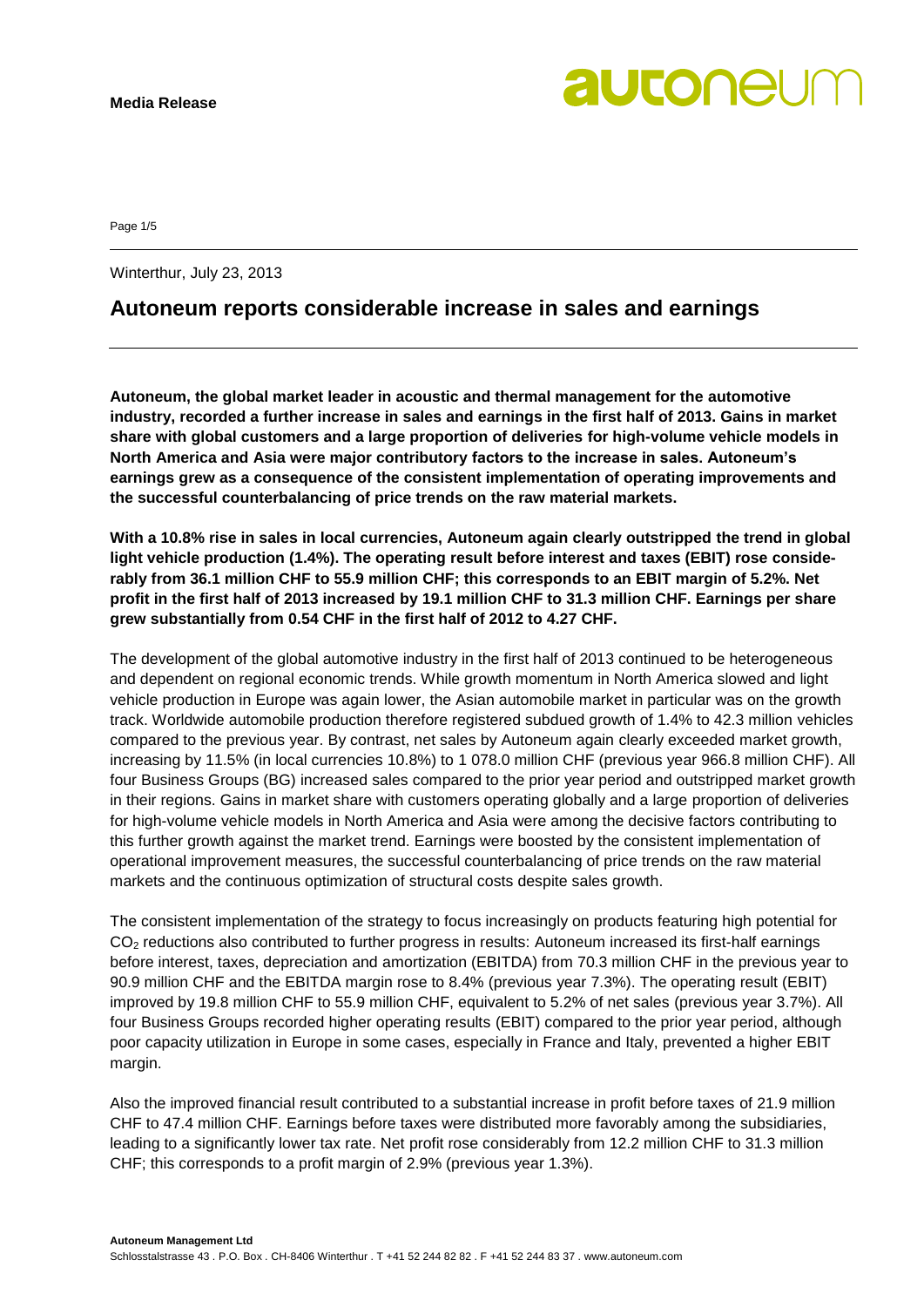# autoneur

#### Page 2/5

The return on net assets (RONA) improved from 9.1% in the first half of 2012 to 16.6%, thus exceeding the weighted average cost of capital (WACC) of 8.7% by 7.9 percentage points.

Compared to the end of 2012, net debt was reduced by 4.8 million CHF and totaled 118.2 million CHF on June 30, 2013 (123.0 million CHF on December 31, 2012). Cash flow from operating activities increased considerably in the reporting period by 18.3 million CHF to 51.2 million CHF (prior year period 32.9 million CHF). As the technology leader, Autoneum is continually engaged in launching innovations on the market. Pure-Tuft, the innovation for carpet systems brought to serial production at the UK plant in Heckmondwike, is being supplied initially for use in a high-volume premium model. Also, the expansion of Autoneum's worldwide presence continued in the period under review. Production at the new facility in Ryazan (Russia) is scheduled to begin in fall 2013. In Mexico, Autoneum has expanded its local presence with the construction of an additional manufacturing facility by UGN, the joint venture with Japanese supplier Nittoku. This new plant in Silao will start production of parts for Japanese automobile manufacturers at the end of the year.

#### **Business Groups**

Light vehicle production in Europe continued to weaken in the first half of 2013. The number of vehicles produced declined by 4.0% to 8.2 million. However, net sales by BG Europe in the region were 2.1% higher in local currencies, and net sales in Swiss francs rose by 3.4% to 487.0 million CHF (prior year period 471.2 million CHF). The operating result (EBIT) improved from 1.3 million CHF to 3.2 million CHF. A decline in production by local manufacturers in France and Italy had a negative impact on capacity utilization, depressing earnings of BG Europe. In Europe, Autoneum profited from successful launches of top-selling vehicle models and higher sales volumes and revenues in textile underfloor and carpet systems for German premium manufacturers in particular.

In North America, the momentum of automobile production slowed down considerably in the first half of 2013, which was reflected in a subdued increase in automobile production of 3.5% to 8.2 million vehicles. BG North America clearly outperformed market growth with an increase in sales of 19.3% in local currencies. Net sales in Swiss francs were as much as 20.8% higher at 462.2 million CHF. BG North America recorded strong growth on the back of successful launches by Japanese manufacturers of volume models equipped with Autoneum products but also thanks to the market share increase with American and German manufacturers. Although the further increases in volume drove plant capacity utilization to the limit, the operating result (EBIT) improved by 15.0 million CHF to 43.1 million CHF. This corresponds to an EBIT margin of 9.3% (previous year 7.3%)

Sales by BG Asia (excluding Japan) also rose significantly in the first half of 2013 by 16.9% in local currencies and were thus more than twice as high as the growth in light vehicle production (7.9%) in this region. Expressed in Swiss francs, net sales were 20.2% higher at 60.1 million CHF (prior year period 50.0 million CHF). The operating result (EBIT) increased from 5.1 million CHF to 6.2 million CHF and the EBIT margin of 10.3% was slightly higher than a year earlier (10.2%). Declining automobile production in India resulted in lower sales volumes and revenues at Autoneum in India, which constrained growth somewhat at BG Asia as a whole. Furthermore, sales volumes of Japanese manufacturers in China which were depressed by political tensions in 2012 did not recover entirely in the first half of 2013.

Automobile production in the South America, Middle East, Africa, and Russia region (SAMEA) increased slightly by 2.1% to 4.7 million vehicles. Nevertheless, BG SAMEA posted net sales growth of 11.5% to 73.7 million CHF, compared to 66.1 million CHF in the prior year period, well in excess of the market trend. Growth in local currencies amounted to 20.9%.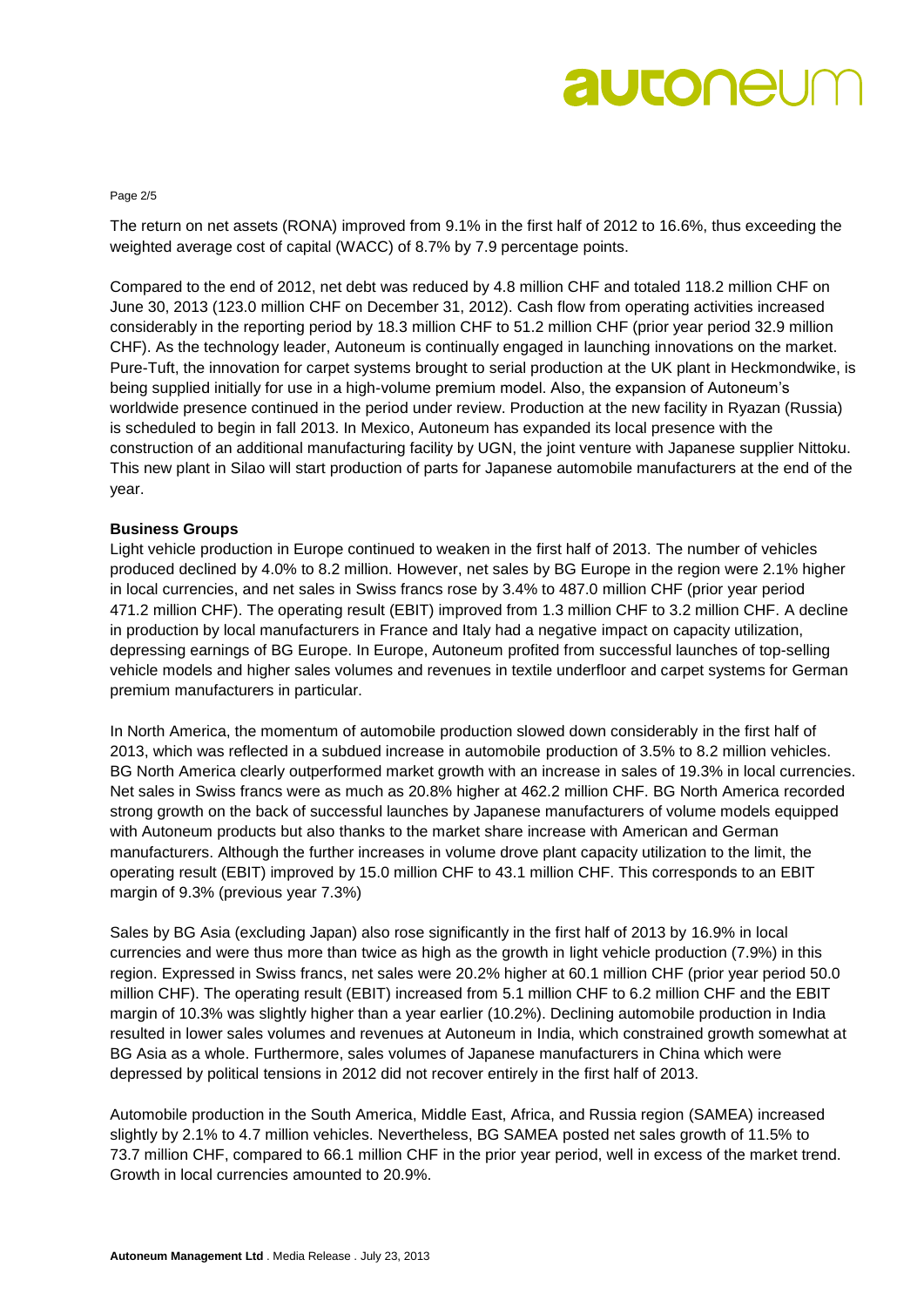### autoneur

Page 3/5

The operating result (EBIT) increased by 2.1 million CHF to 2.2 million CHF in the reporting period, and the EBIT margin increased from 0.2% in the first half of 2012 to 3.0%. Earnings of BG SAMEA were affected in the period under review by expenditure on the start of production at the facility in Ryazan (Russia) scheduled for fall 2013.

#### **Outlook**

Growth in light vehicle production in the first half of 2013 amounted to only 1.4%, well below the long-term average but still in line with the expectations communicated by Autoneum. Growth also varied widely between regions. This heterogeneous trend and low overall growth are likely to continue in the second half of 2013, although market research institutes expect that the low point in European demand was reached in the first half of 2013.

Autoneum continues to see good opportunities for exceeding the growth in light vehicle production again in the seasonally weaker second half of the year and achieving higher sales in 2013 than a year earlier despite the deconsolidation impact. The Group Executive Board and the Board of Directors will continue to focus on the consistent implementation of strategy and the vigorous pursuit of further operational improvement measures and the related lowering of costs in the second half of the year. Excluding one-time expenses of around 40 million CHF due to the capacity adjustments in Europe the operating margin of 5.2% achieved in the first six months should thus be confirmed in the second half of the year.

Investments in 2013 will amount to a good 4.5% of net sales as planned and are aimed at the further expansion of business in growth markets and ongoing operational improvement measures.

#### **Disclaimer**

Autoneum is making great efforts to include accurate and up-to-date information in this document, however we make no representations or warranties, expressed or implied, as to the accuracy or completeness of the information provided in this document and we disclaim any liability whatsoever for the use of it. The information provided in this document is not intended nor may be construed as an offer or solicitation for the purchase or disposal, trading or any transaction in any Autoneum securities. Investors must not rely on this information for investment decisions. All statements in this report which do not reflect historical facts are statements related to the future which offer no guarantee with regard to future performance; they are subject to risks and uncertainties including, but not limited to, future global economic conditions, exchange rates, legal provisions, market conditions, activities by competitors and other factors outside the company's control. The vehicle production for HY1 2013 and forward looking are based on the latest estimates of IHS Global Insight.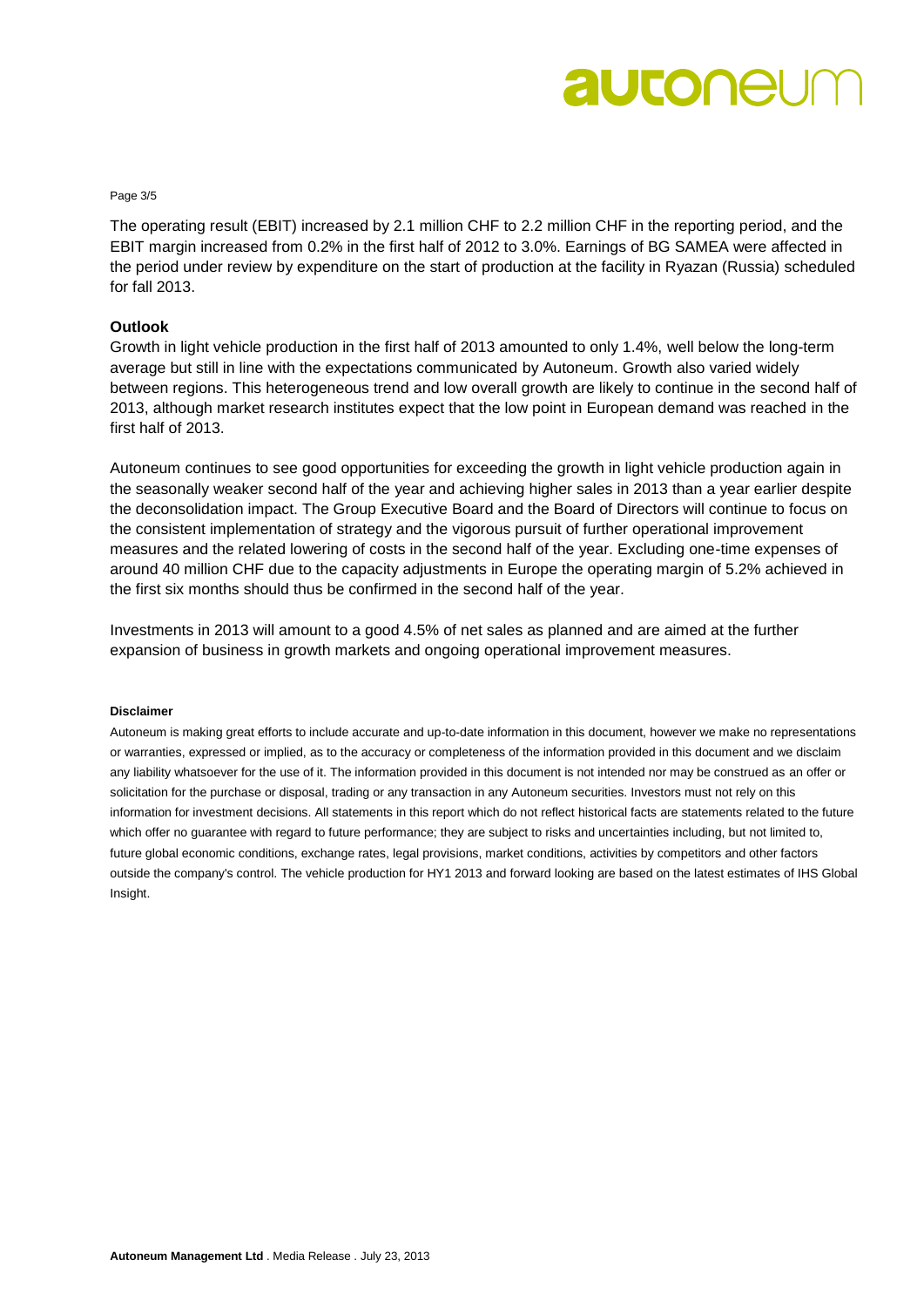### autoneum

Page 4/5

#### **Semi-Annual Report and Presentation**

Further information about the Semi-Annual Results as well as the Semi-Annual Report 2013 can be found at www.autoneum.com (Media>Press Kit). At www.autoneum.com you can also subscribe to the mailing list for our press releases.

#### **Conference call**

Autoneum will hold an investor and analyst conference call on the occasion of the publication of the Semi-Annual Results 2013 on 23 July, 2013 at 9am CET. More details and the corresponding presentation can be found on our website.

#### **Imporant Dates 2014**

| Publication of sales figures for the 2013 financial year | January 31, 2014 |
|----------------------------------------------------------|------------------|
| Results press conference and presentation of the         | March 19, 2014   |
| 2013 financial statements                                |                  |
| Annual General Meeting                                   | April 16, 2014   |

#### **For further information please contact:**

| <b>Investors</b>      | Media                                |
|-----------------------|--------------------------------------|
| Urs Leinhäuser        | Dr. Anahid Rickmann                  |
| CFO & Deputy CEO      | <b>Head Corporate Communications</b> |
| T +41 52 244 82 82    | T +41 52 244 83 88                   |
| F +41 52 244 83 37    | F +41 52 244 83 36                   |
| investor@autoneum.com | media@autoneum.com                   |

#### **About Autoneum**

Autoneum, with headquarters in Winterthur, Switzerland, is the globally leading producer of vehicle acoustics and thermal management systems. The company develops and manufactures components, modules and complete systems for interior and engine bay as well as heatshields and underbody shields. Customers include leading automobile producers in the key markets of Europe, North America, South America and Asia. Autoneum is represented at about 50 locations in over 20 countries and employs over 10'000 people worldwide, of whom about 5% are in Switzerland. The company is listed since 2011 on the SIX Swiss Exchange (ticker symbol AUTN).

[www.autoneum.com](http://www.autoneum.com/)